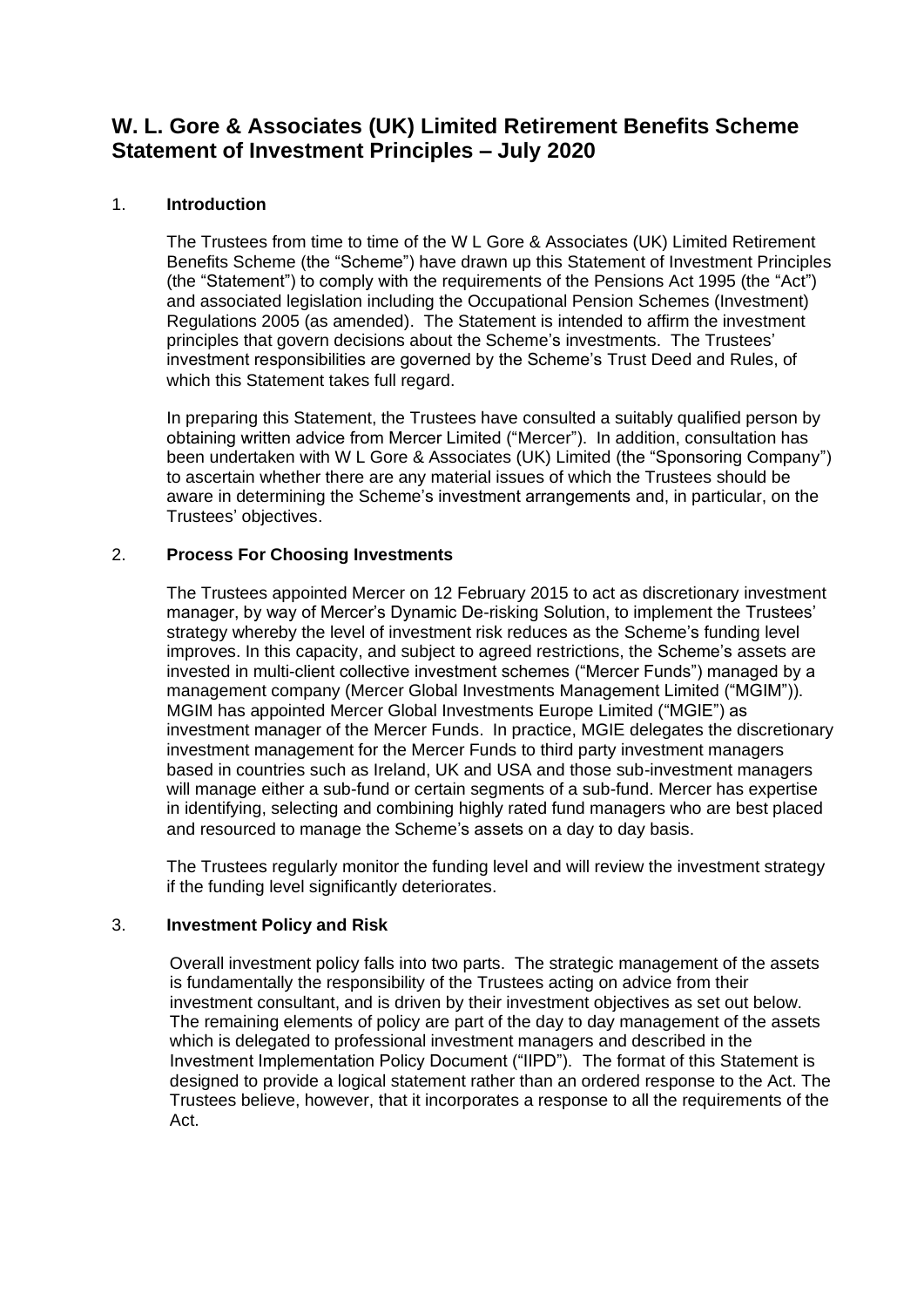### 4. **Investment Objectives**

The Trustees understand that taking some investment risk, with the support of the Sponsoring Company, is necessary to improve the Scheme's funding level. The Trustees recognise that equity (and other growth asset) investment will bring an increase in the volatility of the funding level (relative to the position where the assets are purely invested in matching assets), but in the expectation of improvements in the Scheme's funding level through growth asset outperformance of the liabilities over the long term.

The Trustees' primary objective is to make sure the Scheme can meet its obligations to the beneficiaries of the Scheme. The long term objective of the Trustees is to achieve 100% funding on a self-sufficiency basis; that is, with a low risk investment policy and with reduced reliance on funding from the Sponsoring Company.

The Trustees recognise that this ultimately means investing in a portfolio of bonds and other liability driven investments but believe that at the current time some equity and growth asset investment is justified to target enhanced return expectations and thereby target funding level improvements. The Trustees recognise that this introduces investment risk and these risks are discussed below.

Further detail on the funding basis and timeframes are given in Section 6. The Trustees will monitor progress against this target. The Trustees believe that the investment strategy adopted for achieving this objective will also be appropriate for achieving the objective of reducing the risk of deficit contributions being required over the longer term. However, the Trustees recognise that investment in return seeking assets could potentially lead to deficit contributions being required over shorter time periods.

The Trustees have also considered the need for liquidity within the investment arrangements to pay pensions as they fall due.

The objectives set out above and the risks and other factors referenced in this Statement are those that the Trustees determine to be financially material considerations.

#### 5. **Risk Management and Measurement**

There are various risks to which any pension scheme is exposed. The Trustees' policy on risk management over the Scheme's anticipated lifetime is as follows:

- The primary risk upon which the Trustees focus is that arising through a mismatch between the Scheme's assets and its liabilities.
- The Trustees recognise that whilst increasing risk increases potential returns over a long period, it also increases the risk of a shortfall in returns relative to that required to cover the Scheme's liabilities as well as producing more volatility in the Scheme's funding position.
- The Trustees have delegated asset allocation to Mercer. The asset allocation has initially been set so that the expected return on the portfolio is sufficient to meet the objectives outlined in Section 4. As the funding level improves, investments will be switched from the Growth Portfolio into the Matching Portfolio with the aim of reducing investment risk. Mercer provides the Trustees with regular reports regarding the Scheme's asset allocation.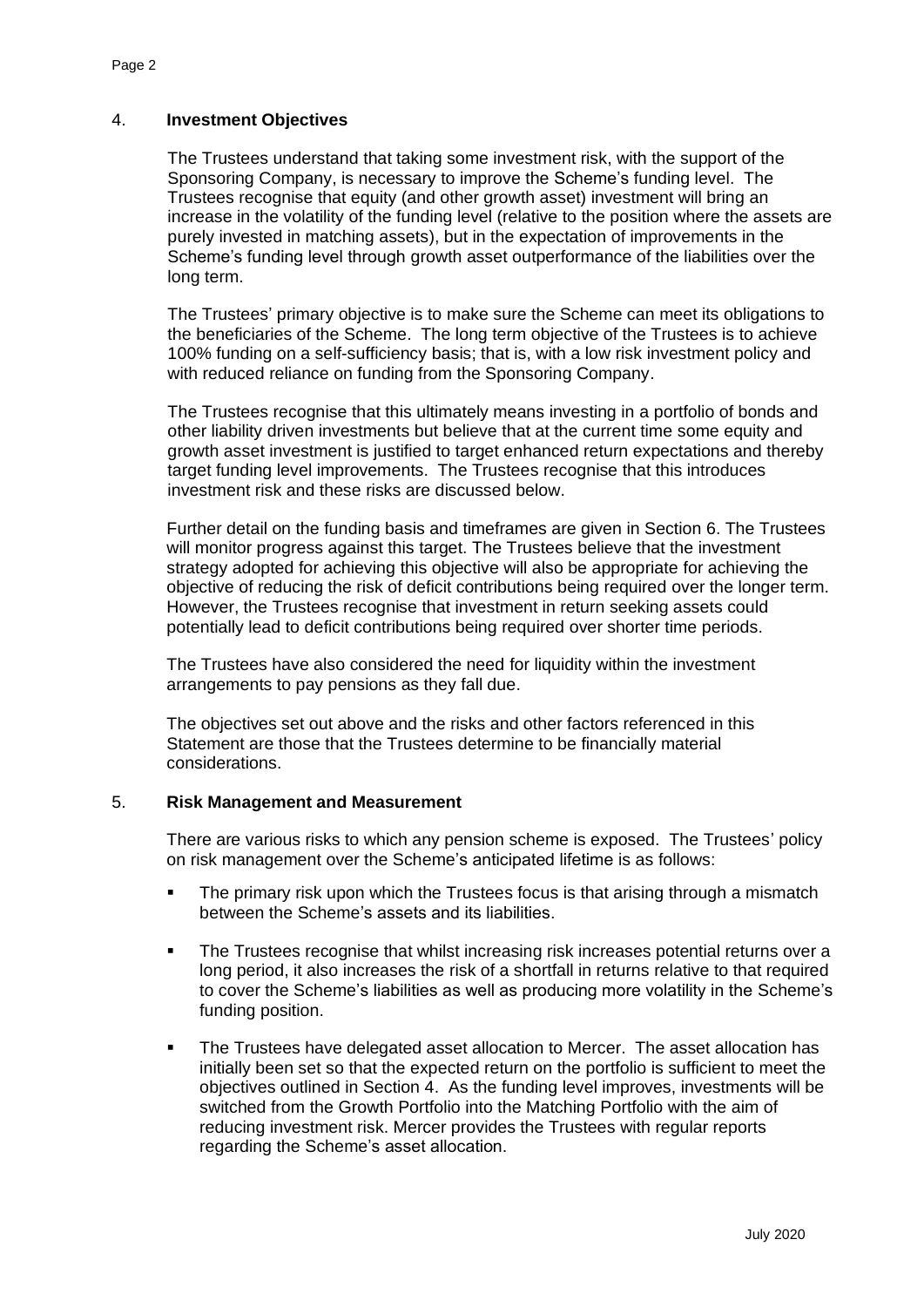- The Trustees recognise that even if the Scheme's assets are invested in the Matching Portfolio there may still be a mismatch between the interest-rate and inflation sensitivity of the Scheme's assets and the Scheme's liabilities due to the mismatch in duration between assets in the Matching Portfolio and actuarial liabilities.
- **The Trustees recognise the risks that may arise from the lack of diversification of** investments. Subject to managing the risk from a mismatch of assets and liabilities, Mercer aims to ensure the asset allocation policy in place results in an adequately diversified portfolio. To help the Trustees ensure the continuing suitability of the current investments, the Trustees delegate responsibility for the hiring, firing and ongoing monitoring of the Scheme's investment managers to Mercer. Mercer provides the Trustees with regular reports regarding the appointed investment managers to monitor consistency between the expected and experienced levels of risk and return.
- **EXEDEE IS A FI** There is a risk that the day-to-day management of the assets will not achieve the rate of investment return expected by the Trustees. The Trustees recognise that the use of active investment managers involves such a risk. However, for specific asset classes, the Trustees believe that this risk is outweighed by the potential gains from successful active management. Likewise, passive management will be used for one of a number of reasons, namely to diversify and reduce risk and when investing in markets deemed efficient where the scope for added value is limited.
- To help diversify manager specific risk, the Trustees expect Mercer to make multiple manager appointments within each asset class. The selection and appointment of managers is delegated to Mercer by the Trustees.
- Investment may be made in securities that are not traded on regulated markets. Recognising the risks (in particular liquidity and counterparty exposure) such investments will normally only be made with the purpose of reducing the Scheme's mismatch risk relative to its liabilities or to facilitate efficient portfolio management. In any event the Trustees will ensure that the assets of the Scheme are predominantly invested on regulated markets.
- The Trustees recognise that environmental, social and corporate governance concerns, including climate change, have a financially material impact on return. Section 11 sets out how these risks are managed.
- Responsibility for the safe custody of the Scheme's assets is delegated to Mercer who has appointed State Street Bank and Trust Company ("State Street") as custodian of the assets invested in their pooled vehicles. Mercer is responsible for keeping the suitability of State Street under ongoing review.

Should there be a material change in the Scheme's circumstances, the Trustees will advise Mercer, who will review whether and to what extent the investment arrangements should be altered; in particular, whether the current de-risking strategy remains appropriate.

In addition, the investment strategy will be reviewed approximately annually.

#### 6. **Investment Strategy**

The Trustees, with advice from the Scheme's Investment Consultant and Scheme Actuary and in conjunction with the Company, reviewed the Scheme's investment strategy in 2013/2014, and approximately annually thereafter. The initial review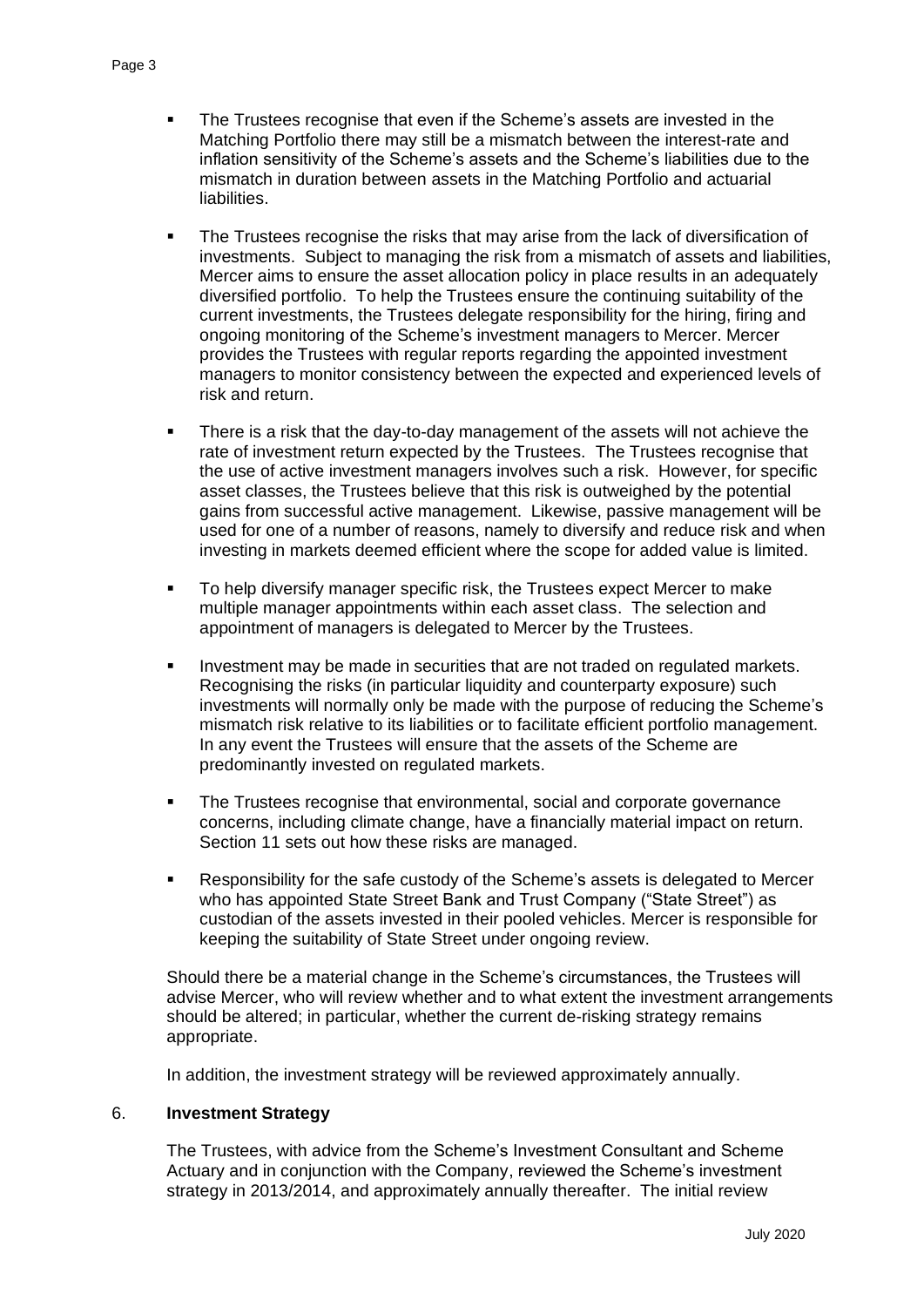considered the Trustees' investment objectives, their ability and willingness to take risk (the risk budget) and how this risk budget should be allocated and implemented (including de-risking strategies).

Following the review, the key decision was to seek a long term solution to 'de-risk' the Scheme's assets relative to its liabilities over time using a dynamic trigger based derisking framework. The Trustees decided to engage DDS to implement their de-risking strategy. DDS relates the asset allocation to the Scheme's funding level (on an actuarial basis using a single discount rate of appropriate gilt yields).

An in-depth review was completed in 2018 following the closure of the Scheme to future accrual and the break of the salary link. Following the results of this review, the Trustees agreed to de-risk the Scheme's investment strategy immediately by reducing the growth asset weighting, and continue to de-risk in the future as and when opportunities arise. It was also agreed to strengthen the long term de-risking basis.

The de-risking rule mandates the following practices:

- To hold sufficient growth assets to target full funding on a "gilts +0.25%" basis;
- To reduce the volatility in the funding level by reducing un-hedged liability exposures;
- To monitor the progress in the funding level and to capture improvements in the funding level promptly, if they arise.

The de-risking triggers which form the basis of the Scheme's dynamic investment strategy are set out in a separate document – the Investment Implementation Policy Document.

For the avoidance of doubt, once the funding level has moved through a band, the asset allocation will not be automatically "re-risked" should the funding level deteriorate. The Trustees have delegated the allocation of assets within the growth and matching portfolios to Mercer.

Responsibility for monitoring the Scheme's asset allocation and undertaking any rebalancing activity is delegated to Mercer. Mercer reports quarterly to the Trustees on its rebalancing activities.

#### 7. **Other assets**

In addition to the assets managed by Mercer, the Scheme also holds some historical AVC arrangements.

#### 8. **Realisation of Investments**

The Trustees on behalf of the Scheme hold shares in the Mercer Funds. In its capacity as investment manager to the Mercer Funds, MGIE, and the underlying third party asset managers appointed by MGIE, within parameters stipulated in the relevant appointment documentation, have discretion in the timing of the realisation of investments and in considerations relating to the liquidity of those investments.

#### 9. **Cash flow and cash flow management**

Cash flows, whether positive or negative, are used to move the Scheme's asset allocation and allocation to the individual underlying investment managers back towards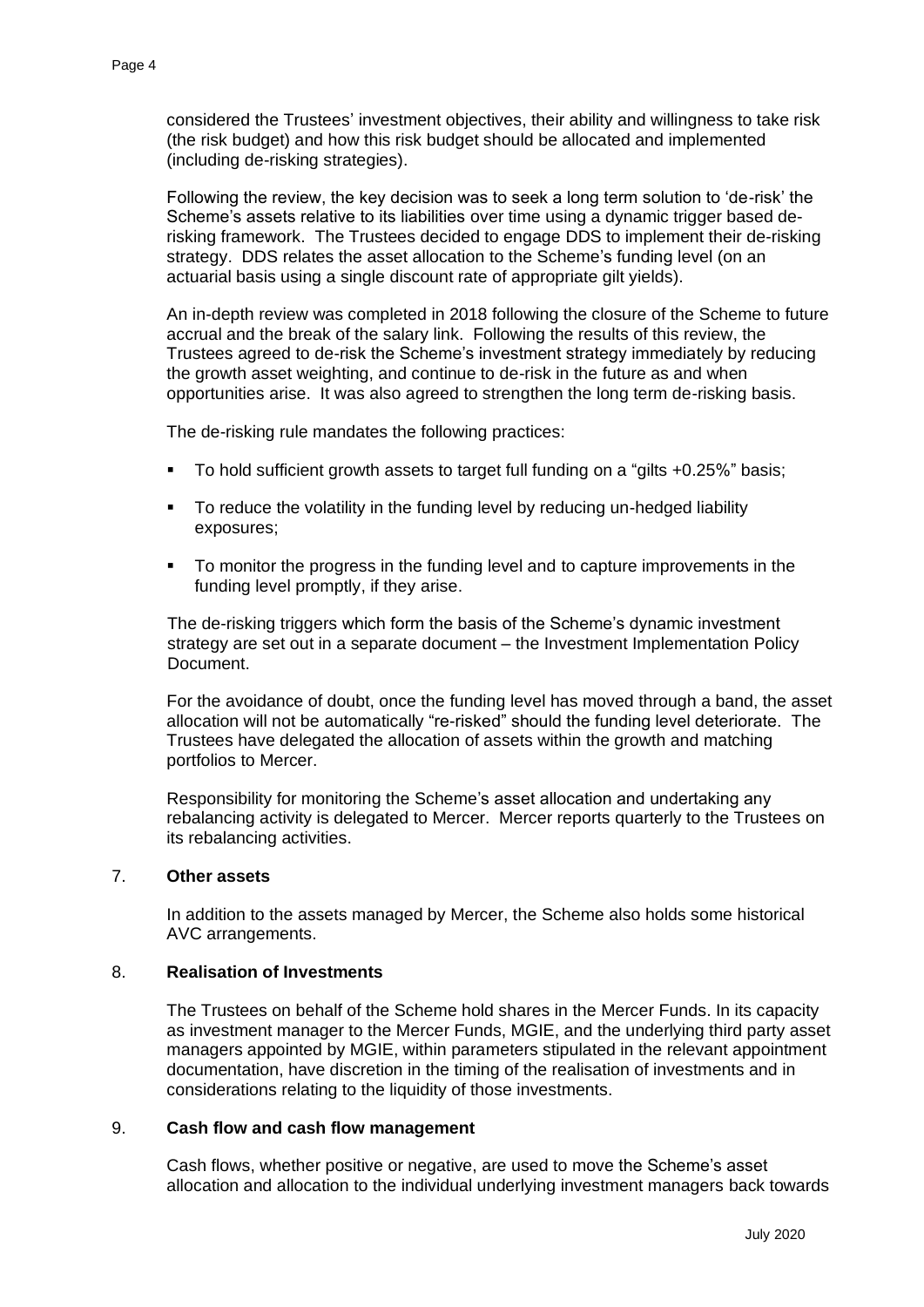the strategic allocation appropriate at that point in time given the level of de-risking that may have occurred.

#### 10. **Rebalancing**

Rebalancing ranges have been set within the growth and matching portfolios to ensure the Scheme's assets remain invested in a manner which is consistent with the Guidelines agreed by the Sponsoring Company. The ranges have been designed to ensure that unnecessary transaction costs are not incurred by frequent rebalancing.

In the event of a funding level trigger being breached, the assets will be rebalanced to bring them in line with the reduced growth portfolio weight, under the new de-risking band, as defined in the Investment Implementation Policy Document.

#### 11. **ESG, Stewardship and Climate Change**

The Trustees believe that environmental, social and corporate governance (ESG) factors may have a material impact on investment risk and return outcomes, and that good stewardship can create and preserve value for companies and markets as a whole. The Trustees also recognise that long-term sustainability issues, particularly climate change, present risks and opportunities that increasingly may require explicit consideration. The Trustees assess these financially material considerations over the expected life time of the Scheme, and with reference to the overall investment strategy. The Trustees have considered the beliefs of the Sponsoring Company in relation to ESG and have reflected these where possible when producing their policy.

As noted above, the Trustees have appointed Mercer to act as discretionary investment manager in respect of the Scheme's assets and such assets are invested in a range of Mercer Funds managed by MGIE. Asset managers appointed to manage the Mercer Funds are expected to evaluate ESG factors, including climate change considerations, and exercise voting rights and stewardship obligations attached to the investments, in accordance with their own corporate governance policies and current best practice, including the UK Corporate Governance Code and UK Stewardship Code.

The Trustees consider how ESG, climate change and stewardship is integrated within Mercer's and MGIE's investment process and those of the underlying asset managers in the monitoring process. Mercer and MGIE are expected to provide reporting to the Trustees on a regular basis, at least annually, on ESG integration progress, stewardship monitoring results, and climate-related metrics such as carbon foot printing for equities and/or climate scenario analysis for diversified portfolios. The Trustees will discuss the key findings from the Stewardship Reports at Trustee meetings where applicable.

#### **Member views**

Member views are currently not taken into account in the selection, retention and realisation of investments. However, the Trustees believe that the delegation of portfolio construction to Mercer will lead to ESG considerations that are in the best interests of the Scheme as a whole.

#### 12. **Trustees' policies with respect to arrangements with, and evaluation of the performance and remuneration of, asset managers and portfolio turnover costs**

When engaging Mercer as discretionary investment manager to implement the Trustees' investment strategy outlined in section 6, the Trustees are concerned that, as appropriate and to the extent applicable, Mercer is incentivised to align its strategy and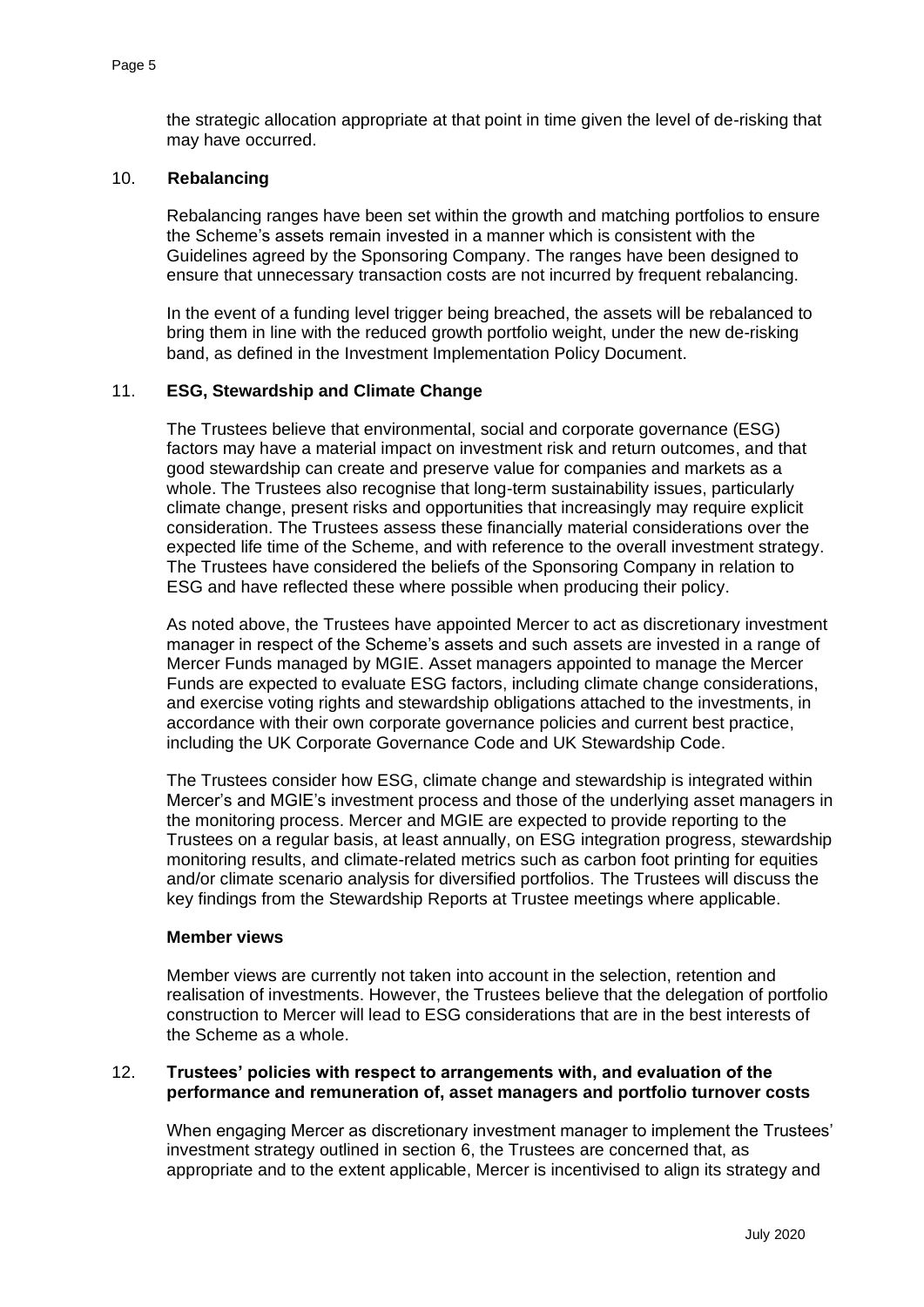decisions with the profile and duration of the liabilities of the Scheme, in particular, longterm liabilities.

As Mercer manages the Scheme's assets by way of investment in Mercer Funds, which are multi-client collective investment schemes, the Trustees accept that they do not have the ability to determine the risk profile and return targets of specific Mercer Funds but the Trustees expect Mercer to manage the assets in a manner that is consistent with the Trustees' overall investment strategy as outlined in section 6. The Trustees have taken steps to satisfy themselves that Mercer has the appropriate knowledge and experience to do so and keeps Mercer's performance under ongoing review.

Should Mercer fail to align its investment strategies and decisions with the Trustees' policies, it is open to the Trustees to disinvest some or all of the assets invested managed by Mercer, to seek to renegotiate commercial terms or to terminate Mercer's appointment.

To evaluate performance, the Trustees receive, and consider, investment performance reports produced on a quarterly basis, which presents performance information and commentary in respect of the Scheme's funding level and the Mercer Funds in which the Trustees are invested. Such reports have information covering fund performance for the previous three months, one year, three years and since inception. The Trustees review the absolute performance and relative performance against a portfolio's and underlying investment manager's benchmark (over the relevant time period) on a net of fees basis. The Trustees' focus is on the medium to long-term financial and non-financial performance of Mercer and the Mercer Funds.

Neither Mercer nor MGIE make investment decisions based on their assessment about the performance of an issuer of debt or equity. Instead, assessments of the medium to long-term financial and non-financial performance of an issuer are made by the underlying third party asset managers appointed by MGIE to manage assets within the Mercer Funds. Those managers are in a position to engage directly with such issuers in order to improve their performance in the medium to long term. The Trustees are, however, able to consider Mercer's and MGIE's assessment of how each underlying third party asset manager embeds ESG into their investment process and how the manager's responsible investment philosophy aligns with the Trustees' own responsible investment beliefs. This includes the asset managers' policies on voting and engagement.

Section 11 provides further details of the steps taken, and information available, to review the decisions made by managers, including voting history and the engagement activities of managers to identify decisions that appear out of line with a Mercer Fund's investment objectives or the objectives/policies of the Scheme.

The asset managers are incentivised as they will be aware that their continued appointment by MGIE will be based on their success in meeting MGIE's expectations. If MGIE is dissatisfied then it will, where appropriate, seek to replace the manager.

The Trustees are long term investors and are not looking to change their investment arrangements on an unduly frequent basis. However, the Trustees do keep those arrangements under review, including the continued engagement of Mercer using, among other things, the reporting described above.

The Trustees monitor, and evaluate, the fees it pays for asset management services on an ongoing basis taking into account the progress made in achieving its investment strategy objectives as outlined in section 6. Mercer's, and MGIE's, fees are based on a percentage of the value of the Scheme's assets under management which covers the